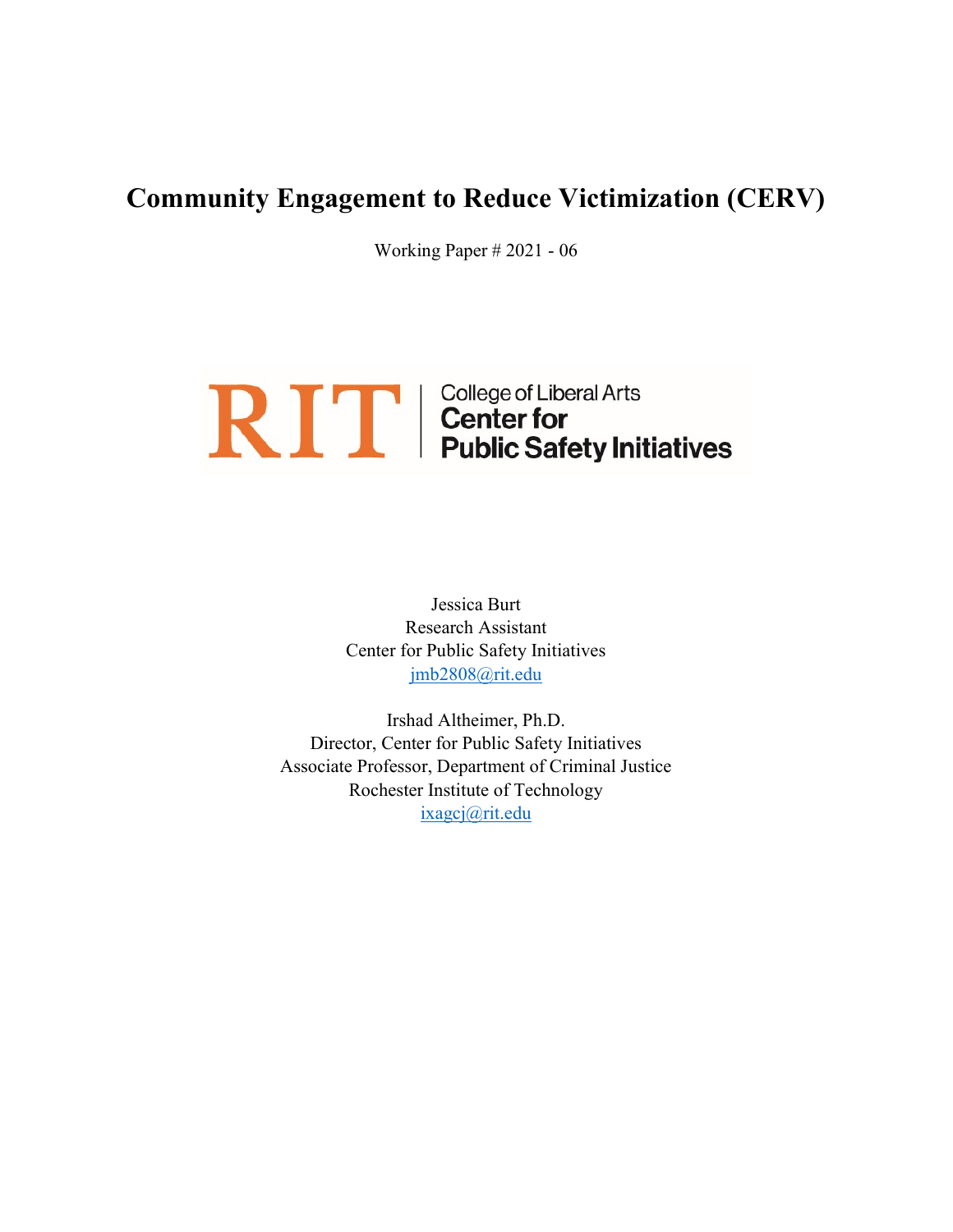## What is CERV?

 Community Engagement to Reduce Victimization (CERV) is a community-based violence intervention program that began on May 30, 2019. This program works in partnership with Rochester General Hospital (RGH), Pathways to Peace, Action for a Better Community's Save Our Youth, Rise Up Rochester, and the RIT Center for Public Safety Initiatives to reduce retaliatory dispute related violence. 60% of shootings<sup>1</sup> that occur in Rochester can be linked to an identifiable dispute. CERV's goals include reducing violence and associated trauma, reducing hospital readmissions, decreasing pain and suffering for victims and their families and guiding the development of a trauma-informed, public health response to urban retaliatory violence. There are five main elements to CERV:

- 1. A full-time CERV Coordinator designated to coordinate the activities of the partner organizations.
- 2. Utilizing a risk-assessment tool to identify the cases with a high risk of revictimization or retaliation.
- 3. Establishing a clear protocol to ensure a smooth hand-off from the hospital to the community.
- 4. Working with community partners to tailor a person-centered, trauma-informed response for the victim and their surrogates (friends, family, etc.).
- 5. Providing wrap-around services to reduce the likelihood of revictimization and retaliation.

<sup>&</sup>lt;sup>1</sup> Altheimer, I., Schaible, L. M., Klofas, J., & Comeau, M. (2019). Victim Characteristics, Situational Factors, and the Lethality of Urban Gun Violence. Journal of Interpersonal Violence, 34(8), 1633–1656. https://doi.org/10.1177/0886260516652264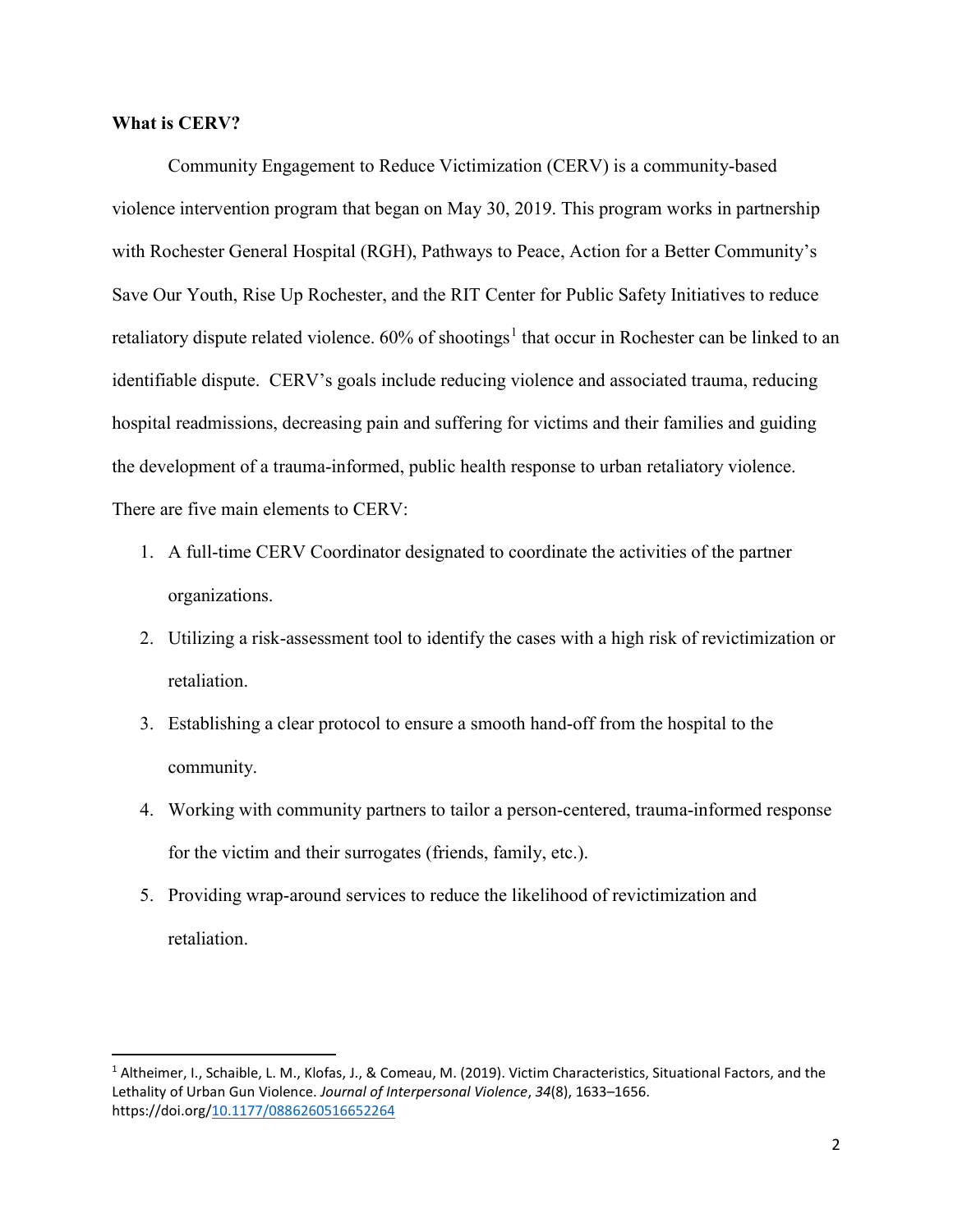#### CERV's Process

When an individual is a victim of violence (e.g., stabbing, shooting, or assault) and they arrive at RGH for treatment, an RGH clinician will attempt to obtain consent from the victim to be connected to Pathways to Peace. If the victim consents, Pathways will arrive and complete a risk assessment on the victim or the surrogate (i.e., friends or family) to determine the risk of revictimization. The CERV project coordinator will review the risk assessment and assess victim eligibility. CERV's eligibility criteria include:

- 1. A victim between the ages of  $18$  and  $30<sup>2</sup>$  that arrives at RGH for treatment of a non-fatal gunshot wound, stabbing, or serious blunt force trauma (if the victim is transferred, they are eligible, as long as they made contact with RGH),
- 2. The police have been notified of the incident (per RGH protocol this is done by security if police were not already notified prior to arrival),
- 3. There is a high risk of revictimization or retaliation.
- 4. The victimization was not a result of intimate partner violence.

 If eligible, the Survivor Intervention Team (SIT) will meet, devise an action plan for the victim, and assign a SIT member to carry out the action plan in consultation with the victim and his or her surrogates. The SIT member will provide the victim with services that are trauma informed and person centered based on the unique victim and dispute characteristics. Each intervention seeks to leverage strengths of the community partners. SIT team members communicate in real timeto share information amongst partners and track dispute outcomes.

### Pilot Summary

<sup>&</sup>lt;sup>2</sup> This age limit is because of our partners' eligibility requirements. We continue to advocate for violence reduction services to expand their age requirements, especially because the median age of a shooting victim in Rochester is 28 years old.